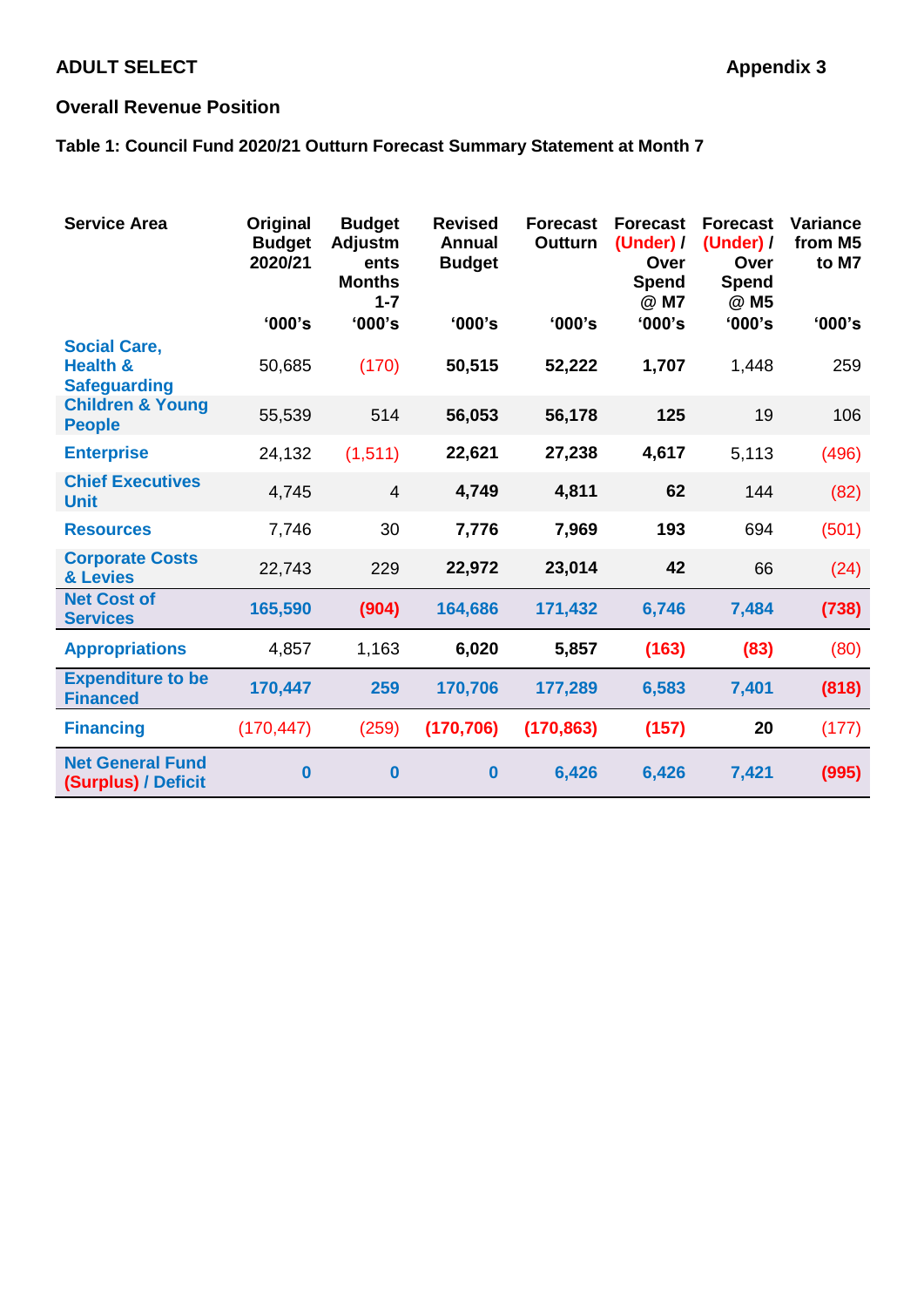## **Table 2: Council Fund 2020/21 ADULT Select Outturn Forecast Detailed Statement at Month 7**

| <b>Service Area</b>                                               | Original<br><b>Budget</b><br>2020/21 | <b>Budget</b><br><b>Adjustments</b><br><b>Months 1-7</b> | <b>Revised</b><br><b>Annual</b><br><b>Budget</b> | <b>Forecast</b><br><b>Outturn</b> | <b>Forecast</b><br>(Under) /<br>Over<br><b>Spend</b><br>@ M7 | <b>Forecast</b><br>(Under) /<br>Over<br>Spend<br>@ M5 | <b>Variance</b><br>from M5<br>to M7 |
|-------------------------------------------------------------------|--------------------------------------|----------------------------------------------------------|--------------------------------------------------|-----------------------------------|--------------------------------------------------------------|-------------------------------------------------------|-------------------------------------|
|                                                                   | '000's                               | '000's                                                   | '000's                                           | '000's                            | '000's                                                       | '000's                                                | '000's                              |
| <b>Adult Services</b>                                             | 7,877                                | (55)                                                     | 7,822                                            | 8,002                             | 180                                                          | 156                                                   | 24                                  |
| <b>Community Care</b>                                             | 24,434                               | 30                                                       | 24,464                                           | 24,460                            | (4)                                                          | (209)                                                 | 205                                 |
| Commissioning                                                     | 1,483                                | (65)                                                     | 1,418                                            | 1,315                             | (103)                                                        | (63)                                                  | (40)                                |
| <b>Partnerships</b>                                               | 436                                  | $\mathbf 0$                                              | 436                                              | 436                               | $\mathbf 0$                                                  | $\overline{0}$                                        | (0)                                 |
| <b>Resources &amp;</b><br><b>Performance</b>                      | 546                                  | (3)                                                      | 543                                              | 539                               | (4)                                                          | (5)                                                   | 1                                   |
| <b>Social Care,</b><br><b>Health &amp;</b><br><b>Safeguarding</b> | 34,776                               | (93)                                                     | 34,683                                           | 34,752                            | 69                                                           | (121)                                                 | 190                                 |
|                                                                   |                                      |                                                          |                                                  |                                   |                                                              |                                                       |                                     |
| <b>Planning &amp;</b><br><b>Housing</b>                           | 1,951                                | (133)                                                    | 1,818                                            | 2,811                             | 993                                                          | 1,067                                                 | (74)                                |
| <b>Enterprise</b>                                                 | 1,951                                | (133)                                                    | 1,818                                            | 2,811                             | 993                                                          | 1,067                                                 | (74)                                |
| <b>ADULT Select</b><br>(Surplus) / Deficit                        | 36,727                               | (226)                                                    | 36,501                                           | 37,563                            | 1,062                                                        | 946                                                   | 116                                 |

# **DIRECTORATE – DIVISION VARIANCE COMMENTS**

| <b>SOCIAL CARE, HEALTH &amp;</b><br><b>SAFEGUARDING</b> | Month 2 | Month 5 | Month 7 | Month 9 | <b>Outturn</b> |
|---------------------------------------------------------|---------|---------|---------|---------|----------------|
| Deficit / (Surplus) £'000s                              | 1,630   | 1.448   | 1.707   |         |                |

# **SOCIAL CARE, HEALTH & SAFEGUARDING DIRECTOR'S COMMENTARY:**

The month 7 directorate forecast outturn for 2020/21 shows an overspend of £1.707m, a marginal increase since M5 of £259k, after accounting for the Social Care Workforce and Sustainability Grant from Welsh Government of £984k. At M7, our Children Looked After numbers stand at 222 (remaining at the same overall number since month 5) and significant income has been lost in Registrars resulting from the COVID-19 pandemic and cancelled appointments. The Welsh Government has yet to commit to their level of funding to cover the loss of pre booking wedding ceremonies. Of the overall over spend; £346k is because of the pressure from the additional 1.75% unfunded staff pay award and £242k from the 2% staff efficiency saving being deemed unachievable.

The **Adult Services** division is forecasting an overspend of £69k mainly due to the increase in care packages in Monmouth and spend in our own care at home service, partially offset by reduced activity resulting from COVID-19 with the closure of day centres and our in house respite facilities. This area of the directorate has benefitted in year from the Social Care Workforce and Sustainability Grant (SCWS)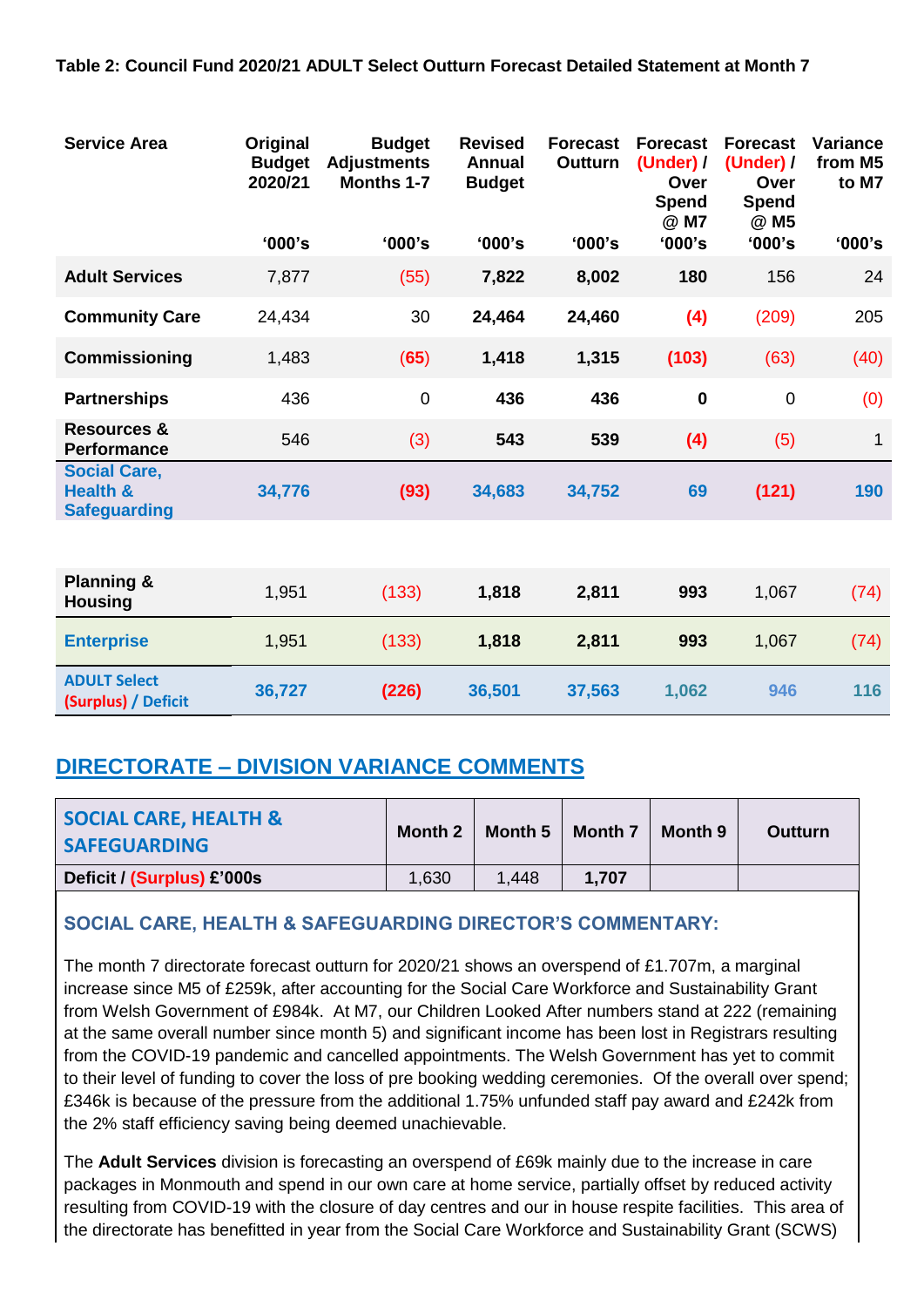and Intermediate Care Funding (ICF), with the ICF having a planned termination date of 31<sup>st</sup> March 2022. The SCWS grant of circa £1m is expected to continue into 2021/22, however as it sits outside of core Welsh Government funding it is important to highlight as a budgetary risk moving forward given that the amount could vary, additional grant terms could be applied or it may cease.

**Children's Services** has a predicted overspend of £1.460m, which remains unchanged since the reported M5 forecast. This element of the directorate received a significant injection as part of the 2020/21 budget allocation; however, this was based on CLA numbers at that time being 197. Since the budget for 2020/21 was set, the service had a further influx of children to 219 at the end of 2019/20, and present count CLA stands at 222 and legal costs still remain at a predicted over spend of £238k.

**Public Protection** continues to strive to remain within its budget allocation, but the COVID 19 pandemic has hit this small service hard and is estimating an overspend of £178K. This is due to the indication that income loss in Registrars may not be fully funded by Welsh Government resulting from cancelled marriages and people not pre booking ceremonies because of COVID-19. Welsh Government have indicated that they will review the overall position towards the end of the financial year and assess if they consider Local Authorities losses to only be delayed or indeed lost.

| <b>ADULT SERVICES</b>                                                                                                                             |                |                    |                |         |                |  |  |
|---------------------------------------------------------------------------------------------------------------------------------------------------|----------------|--------------------|----------------|---------|----------------|--|--|
| <b>Outturn Forecast</b>                                                                                                                           | Month 2        | Month 5            | Month 7        | Month 9 | <b>Outturn</b> |  |  |
| Deficit / (Surplus) £'000s                                                                                                                        | 24             | 156                | 180            |         |                |  |  |
| Due to the additional pay award, not achieving the 2% staff efficiency saving and additional spend in the<br>care at home service.                |                |                    |                |         |                |  |  |
| <b>COMMUNITY CARE</b>                                                                                                                             |                |                    |                |         |                |  |  |
| <b>Outturn Forecast</b>                                                                                                                           | Month 2        | Month 5            | Month 7        | Month 9 | <b>Outturn</b> |  |  |
| Deficit / (Surplus) £'000s                                                                                                                        | (63)           | (209)              | (4)            |         |                |  |  |
| Mainly on budget but this is being held up by a circa £1m SCWS grant which ends this financial year.                                              |                |                    |                |         |                |  |  |
| <b>COMMISSIONING</b>                                                                                                                              |                |                    |                |         |                |  |  |
| <b>Outturn Forecast</b>                                                                                                                           | Month 2        | Month 5            | <b>Month 7</b> | Month 9 | <b>Outturn</b> |  |  |
| Deficit / (Surplus) £'s                                                                                                                           | (118)          | (63)               | (103)          |         |                |  |  |
| Ongoing vacant Commissioning Officer post and realignment of Service Level Agreements and<br>Contracts, but reduced by increased staff pay award. |                |                    |                |         |                |  |  |
| <b>RESOURCES &amp; PERFORMANCE</b>                                                                                                                |                |                    |                |         |                |  |  |
| <b>Outturn Forecast</b>                                                                                                                           | <b>Month 2</b> | Month <sub>5</sub> | <b>Month 7</b> | Month 9 | <b>Outturn</b> |  |  |
| Deficit / (Surplus) £'000s                                                                                                                        | $\mathbf 1$    | (5)                | (4)            |         |                |  |  |
| As a result of previous vacant posts within the Finance team, diluted slightly by the increased staff pay<br>award.                               |                |                    |                |         |                |  |  |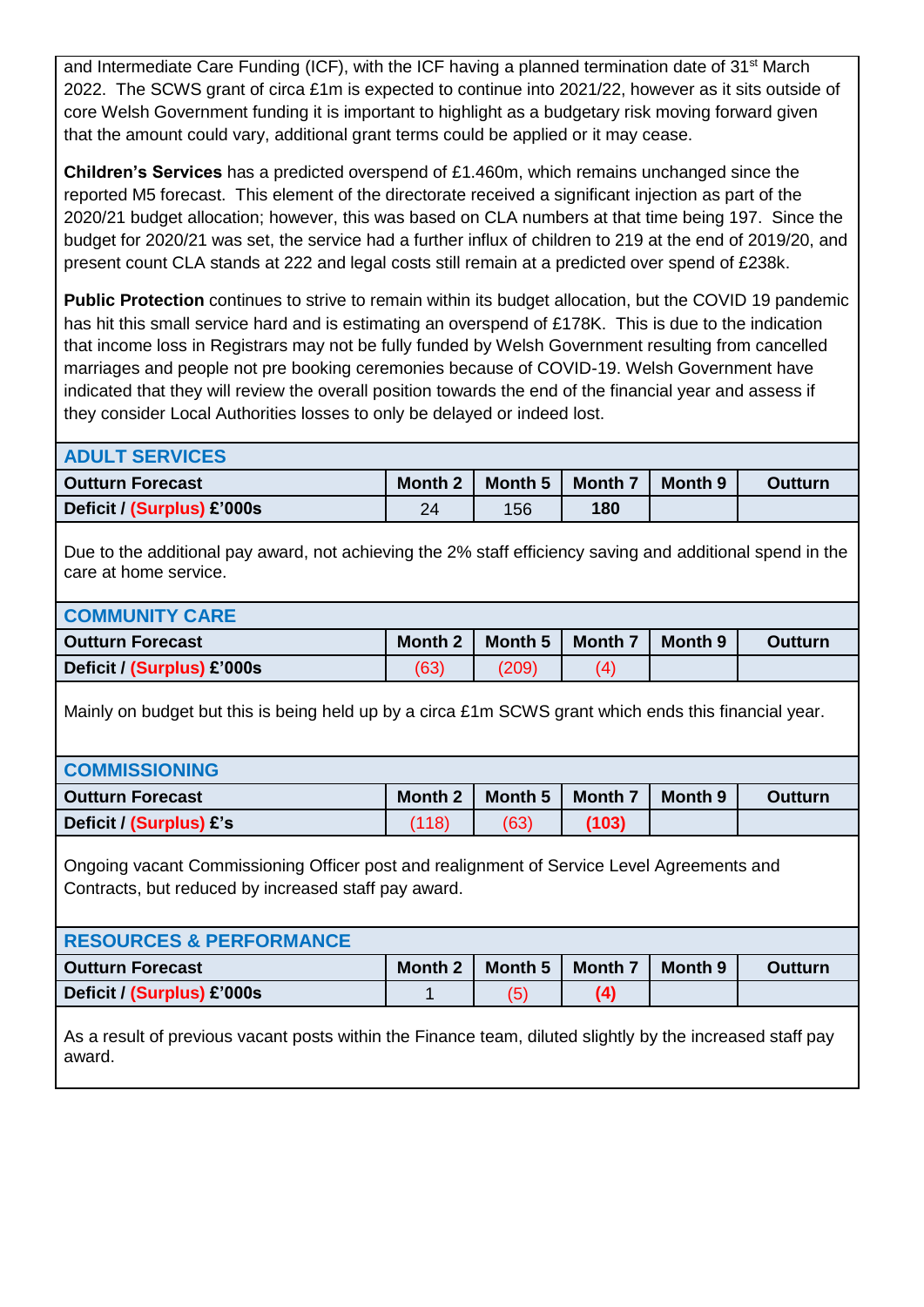| <b>ENTERPRISE</b>          | <b>Month 2</b> | Month 5 | Month 7 | Month 9 | <b>Outturn</b> |
|----------------------------|----------------|---------|---------|---------|----------------|
| Deficit / (Surplus) £'000s | 5,950          | 5.113   | 4.617   |         |                |

| <b>Planning &amp; Housing</b>                                                                                                                                                                                                                                                                                                                                                                                                                                                                                                                          |                       |  |  |  |  |  |  |
|--------------------------------------------------------------------------------------------------------------------------------------------------------------------------------------------------------------------------------------------------------------------------------------------------------------------------------------------------------------------------------------------------------------------------------------------------------------------------------------------------------------------------------------------------------|-----------------------|--|--|--|--|--|--|
| Outturn<br>Month 2<br>Month 5<br><b>Month 7</b><br>Month 9<br><b>Outturn Forecast</b>                                                                                                                                                                                                                                                                                                                                                                                                                                                                  |                       |  |  |  |  |  |  |
| Deficit / (Surplus) £'000s                                                                                                                                                                                                                                                                                                                                                                                                                                                                                                                             | 1,011<br>1,067<br>993 |  |  |  |  |  |  |
| Planning & Housing is forecasting to overspend by £993k.                                                                                                                                                                                                                                                                                                                                                                                                                                                                                               |                       |  |  |  |  |  |  |
| Housing is forecasting a £567k overspend, main areas include :-<br>$\blacktriangleright$<br>A £527k overspend relating to housing our homeless in line with WG policy:-<br>B&B costs are expected to overspend by £223k.<br>We are estimating Emergency hostel increases of £260k due to additional<br>security measures.<br>Increased private rental costs of £44k, as more accommodation is required as a<br>٠<br>result of homelessness issue.<br>It is anticipated that all of the above will be covered by the WG Covid-19 Hardship<br>٠<br>fund. |                       |  |  |  |  |  |  |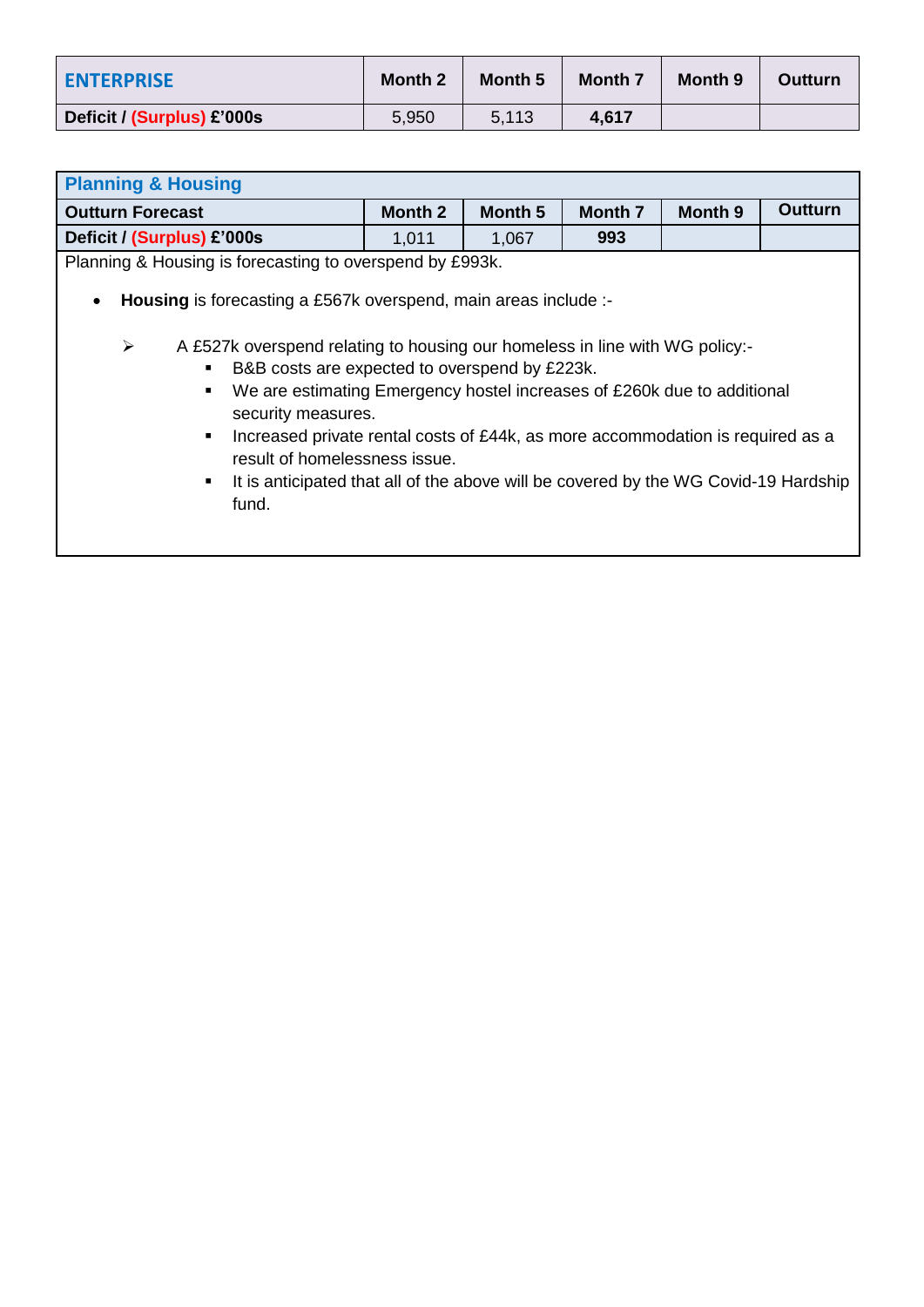## **2 CAPITAL OUTTURN**

#### 2.1 The summary forecast Capital position at Month 7 is as follows:

#### **Forecast Capital Outturn Position 2020/21 at Month 7**

| <b>Select Portfolio</b>      | Slippage<br>B/F | Original<br><b>Budget</b> | <b>Budget</b><br>movem<br>ents | <b>Forecast</b><br><b>Slippage</b> | <b>Revised</b><br><b>Budget</b><br>2020/21 | <b>Forecast</b><br>at M7 | Varian<br>ce M7  | Varian<br>ce at<br>M <sub>5</sub> |
|------------------------------|-----------------|---------------------------|--------------------------------|------------------------------------|--------------------------------------------|--------------------------|------------------|-----------------------------------|
|                              | £000's          | £000's                    | £000's                         | £000's                             | £000's                                     | £000's                   | £000's           | £000's                            |
| <b>Expenditure</b>           |                 |                           |                                |                                    |                                            |                          |                  |                                   |
| Children & Young<br>People   | 1,245           | 14,423                    | 655                            | (12, 483)                          | 3,840                                      | 3,840                    | $\mathbf{0}$     | 0                                 |
| Economic &<br>Development    | 17,496          | 3,068                     | 30                             | (18, 012)                          | 2,582                                      | 2,582                    | $\boldsymbol{0}$ | $\mathbf 0$                       |
| Adult                        | 300             | 5,678                     | $\mathbf 0$                    | (5,978)                            | $\boldsymbol{0}$                           | $\pmb{0}$                | $\mathbf 0$      | $\mathbf 0$                       |
| <b>Strong Communities</b>    | 5,801           | 10,139                    | 3,817                          | (897)                              | 18,860                                     | 18,860                   | $\mathbf 0$      | $\mathbf 0$                       |
| <b>Total Expenditure</b>     | 24,842          | 33,308                    | 4,502                          | (37, 370)                          | 25,282                                     | 25,282                   | $\boldsymbol{0}$ | $\bf{0}$                          |
| <b>Financing</b>             |                 |                           |                                |                                    |                                            |                          |                  |                                   |
| <b>Supported Borrowing</b>   | $\mathbf 0$     | (2, 417)                  | $\overline{0}$                 | 0                                  | (2, 417)                                   | (2, 417)                 | $\mathbf 0$      | 0                                 |
| <b>General Capital Grant</b> | $\mathbf 0$     | (2, 423)                  | $\mathbf 0$                    | 0                                  | (2, 423)                                   | (2, 423)                 | $\overline{0}$   | $\overline{0}$                    |
| Grants and<br>Contributions  | (393)           | (18, 229)                 | (3,797)                        | 15,628                             | (6, 791)                                   | (6, 791)                 | $\mathbf 0$      | $\Omega$                          |
| S106 Contributions           | (1,052)         | $\overline{0}$            | $\mathbf 0$                    | 78                                 | (974)                                      | (974)                    | $\mathbf 0$      | $\overline{0}$                    |
| Unsupported<br>Borrowing     | (22, 546)       | (5,275)                   | $\mathbf 0$                    | 20,464                             | (7, 357)                                   | (7, 357)                 | $\pmb{0}$        | $\overline{0}$                    |
| Reserve & Revenue<br>Funding | (239)           | (2)                       | $\boldsymbol{0}$               | $\boldsymbol{0}$                   | (241)                                      | (241)                    | $\pmb{0}$        | $\mathbf 0$                       |
| <b>Capital Receipts</b>      | (612)           | (3, 462)                  | (705)                          | 1,200                              | (3,579)                                    | (3, 579)                 | $\pmb{0}$        | $\overline{0}$                    |
| Leasing                      | 0               | (1,500)                   | $\mathbf 0$                    | 0                                  | (1,500)                                    | (1,500)                  | $\mathbf 0$      | $\mathbf 0$                       |
| <b>Total Financing</b>       | (24, 842)       | (33, 308)                 | (4,502)                        | 37,370                             | (25, 282)                                  | (25, 282)                | $\bf{0}$         | $\bf{0}$                          |

2.2 The capital expenditure forecast outturn at month 7 shows no variance due to a forecasted full spend against the revised budget net of forecast slippage.

2.3 The outbreak of the COVID-19 pandemic has caused significant disruption to the progress of budgeted capital schemes with forecast slippage at month 7 totalling £37.4m (£25.2m at month 5). The impact is felt in both internally and externally managed projects, with disruption to external supply chains, increased contract risk and potential inflationary cost pressures sitting alongside internal resourcing pressures.